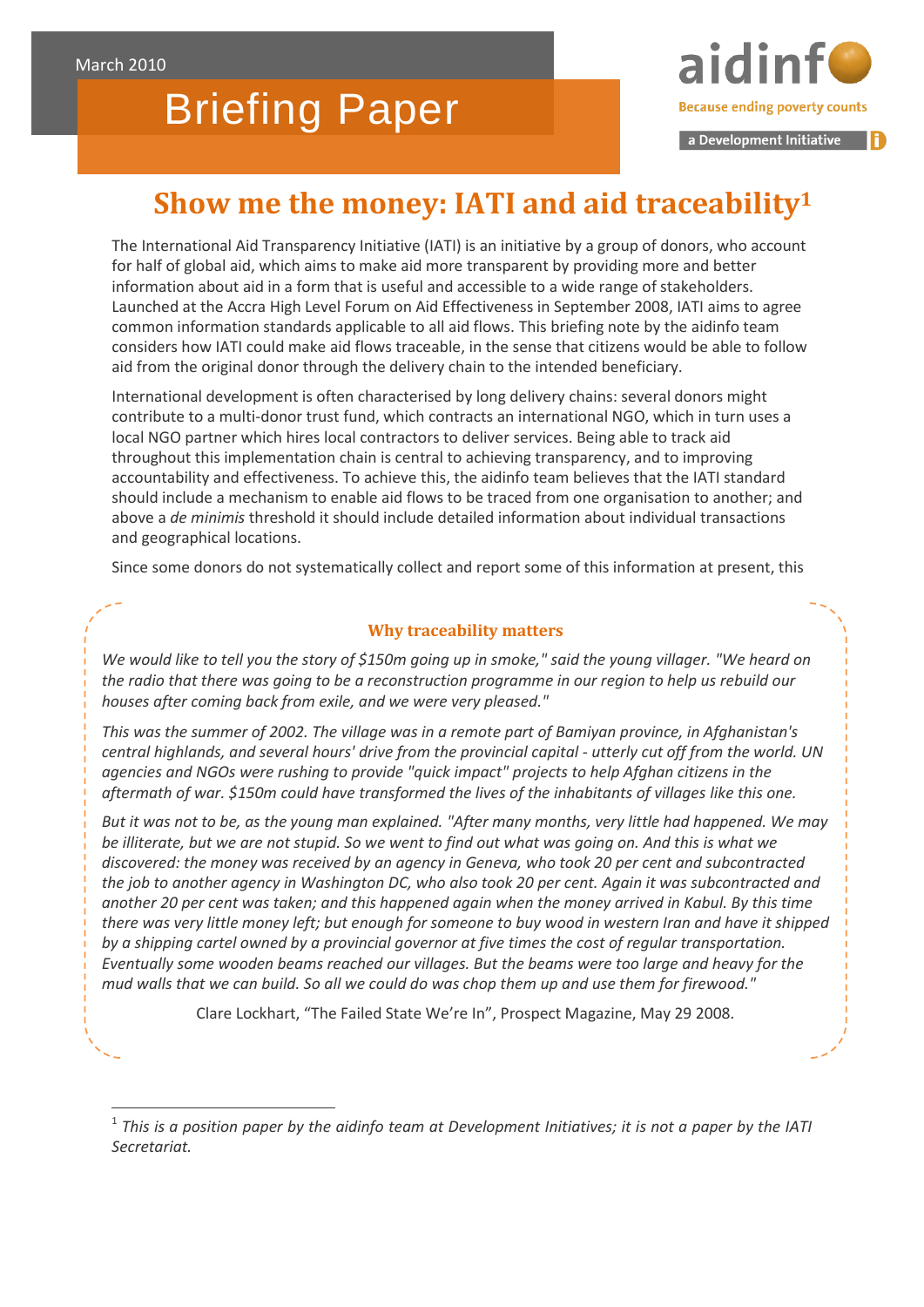will require some additional effort and perhaps some additional investment. This note acknowledges that additional work may be needed, but argues that the substantial benefits derived from publishing this data will significantly outweigh the potential costs.

Southern stakeholders have universally emphasised the importance they attach to being able to follow the money through the aid system to the point of service delivery; so including traceability in IATI is a key part of meeting the expectations of developing countries from greater aid transparency. Many of the most significant benefits of aid transparency – such as improving accountability of service providers, reducing corruption and waste, improving coordination, and demonstrating to taxpayers how their money has been used – depend on the inclusion of an effective mechanism to enable aid to be traced.

#### **Background: diverse users, common needs**

Since 2008 aidinfo has documented the needs of dozens of people and organisations who use aid information, including parliamentarians, finance ministries, line ministries, donor staff, academics, NGOs, community organisations and individual citizens. To our knowledge this has been the first ever effort to find out from potential users of better aid information what information they need to meet their purposes. The details of our research are published [on the aidinfo website](http://www.aidinfo.org/case-studies) and summarized in the October 2009 [aidinfo use cases synthesis paper.](http://www.aidinfo.org/files/aidinfo-use-case-synthesis-paper.pdf)

We found that there are many different users who want access to better aid information for a wide variety of reasons. Although their purposes vary, their core requirements for information are remarkably common. The users we spoke to require a combination of:

- a. more timely data
- b. more detailed and accurate information about future aid flows
- c. information that can be compared across donors
- d. complete and accurate data
- e. consistent data and definitions
- f. the ability to reconcile disbursements with commitments
- g. information about the form in which aid is delivered (e.g. in kind, technical assistance, cash)
- h. disaggregation to specific geographic location (eg village, district, constituency)
- i. more detail about each activity, including purpose and background analysis
- j. information in a form that is easy to access and use with minimal cost and effort and which is common across donors.

Within these common needs, there are nuances of different priorities between users. At the risk of generalising a little, many northern researchers, policymakers and NGOs are particularly interested in *allocation*: they want to see how aid is distributed across countries and sectors, and whether donor promises are being kept. By contrast, in developing countries many governments, parliamentarians, firms and civil society organisations are primarily interested in *execution*: they want to know in what form the aid is given, which people, organisations and communities are expected to benefit, and how (and when) the aid moves through the system from one organisation to the next until it reaches the intended beneficiaries.

This note focuses particularly on how IATI can provide the information which would address the priorities identified by southern stakeholders for more information. Unfortunately, because of their history and institutional foundations, the current aid reporting systems are not primarily designed to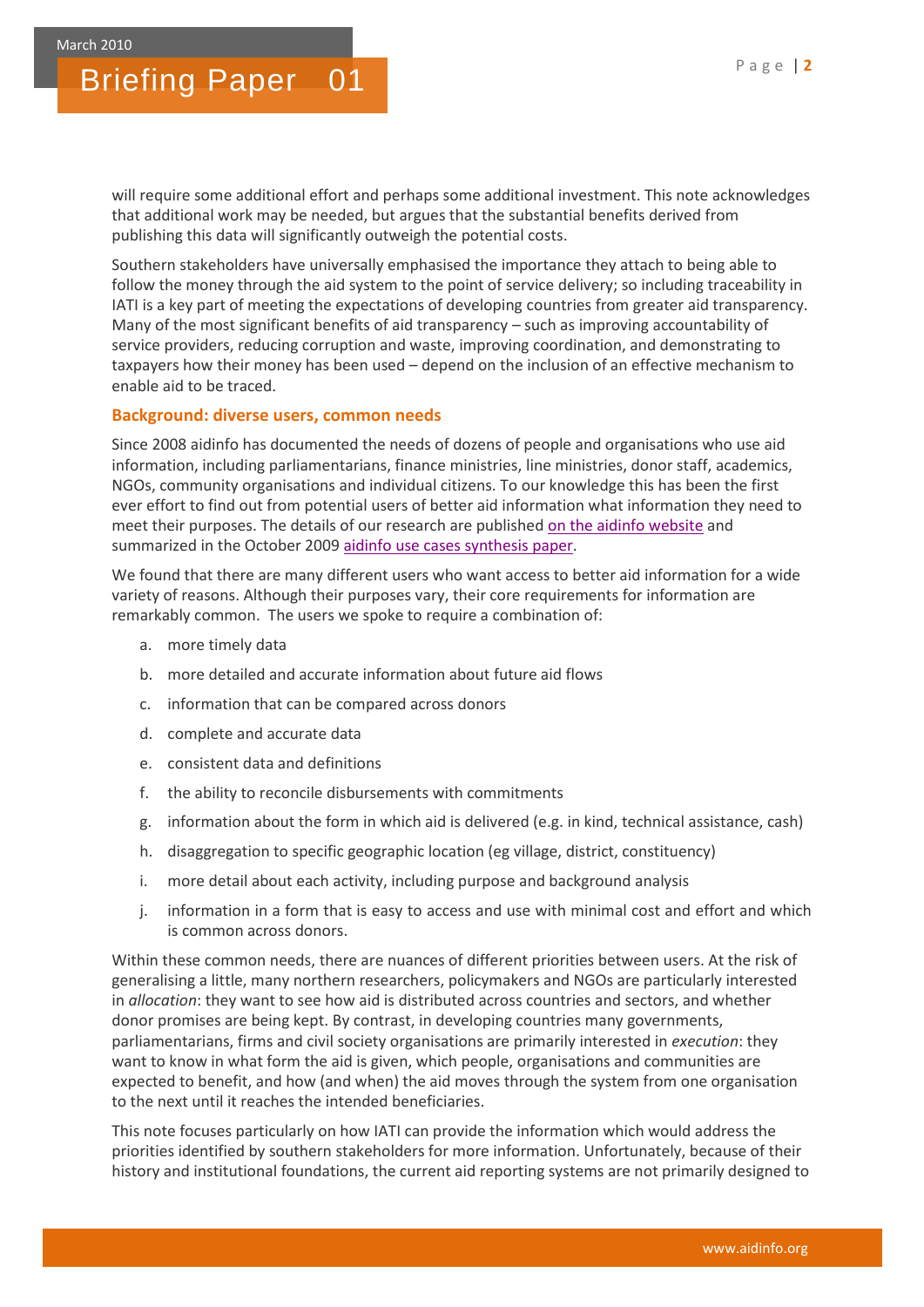meet the needs of citizens in developing countries. This means that meeting these priorities would require a little more effort on the part of donors than meeting the requirements mainly of northern stakeholders. We believe that the significant benefits justify making this effort.

#### **1. Traceability**

**.** 

By "traceability" we mean the ability to follow aid from the original donor through the delivery chain to the intended beneficiary. International development is often characterised by long delivery chains: several donors might contribute to a multi-donor trust fund, which contracts an international NGO, which in turn uses a local NGO partner which hires contractors to deliver services.

What about aid that is delivered through government systems? In 2008, donors reported that less than half of total Official Development Assistance (ODA) used the government as the channel of delivery.<sup>2</sup> Even where the government is listed as the channel of delivery, a lot of this aid is not "on budget" in the sense of using government systems for execution, accounting and accountability to parliament and citizens.<sup>3</sup> That means that the substantial majority of aid cannot be accounted for through government budget systems.

From the broader perspective of increasing accountability, more aid should be "on budget". In this case, it should be sufficient for IATI to make it possible to trace the money to the point where it arrives in the government accounts. This will enable stakeholders to satisfy themselves that the money delivered by donors to the government is properly reflected in the government budget, and accounted for within the government system. But where aid cannot be put on budget (even if the channel of delivery is listed as government) IATI should enable citizens and parliamentarians to be able to monitor the execution of that spending by following the money through the delivery chain. The principle should be that all aid should either be on budget, in which case it should be accountable to the extent made possible by the systems of the recipient government, or where aid is not on budget, it should be properly accountable to citizens by enabling them to follow the money through the chain of execution.

The IATI standards can make this accountability possible. Technically a system of traceability is quite straightforward, provided there is cooperation across the aid system to implement it. Donors would need to implement a universal tagging system (a universal numbering system is quite common in other contexts: think of bar codes on consumer goods or ISBN numbers on books). To make the money traceable, organisations which publish details of their spending through IATI would include both an "origin" code and a "destination" code. This would introduce a kind of double-entry bookkeeping in aid, so that each expenditure item has a corresponding source of funds. Because these transactions would be published electronically in a common format, they could subsequently be reconciled automatically, enabling the money to be followed through the delivery chain.

Most organisations which are funded by several sources already have to keep track of the source of funds for each item of spending, as they need this information to report to their donors. IATI would mean that they would need to keep this information systematically and to publish it with details of their spending.

 $2$  In 2008, 49% of total ODA in the DAC CRS database lists government as the channel of delivery.

<sup>3</sup> See Paris Declaration Monitoring Survey; and *Putting Aid On Budget*, Mokoro (2008).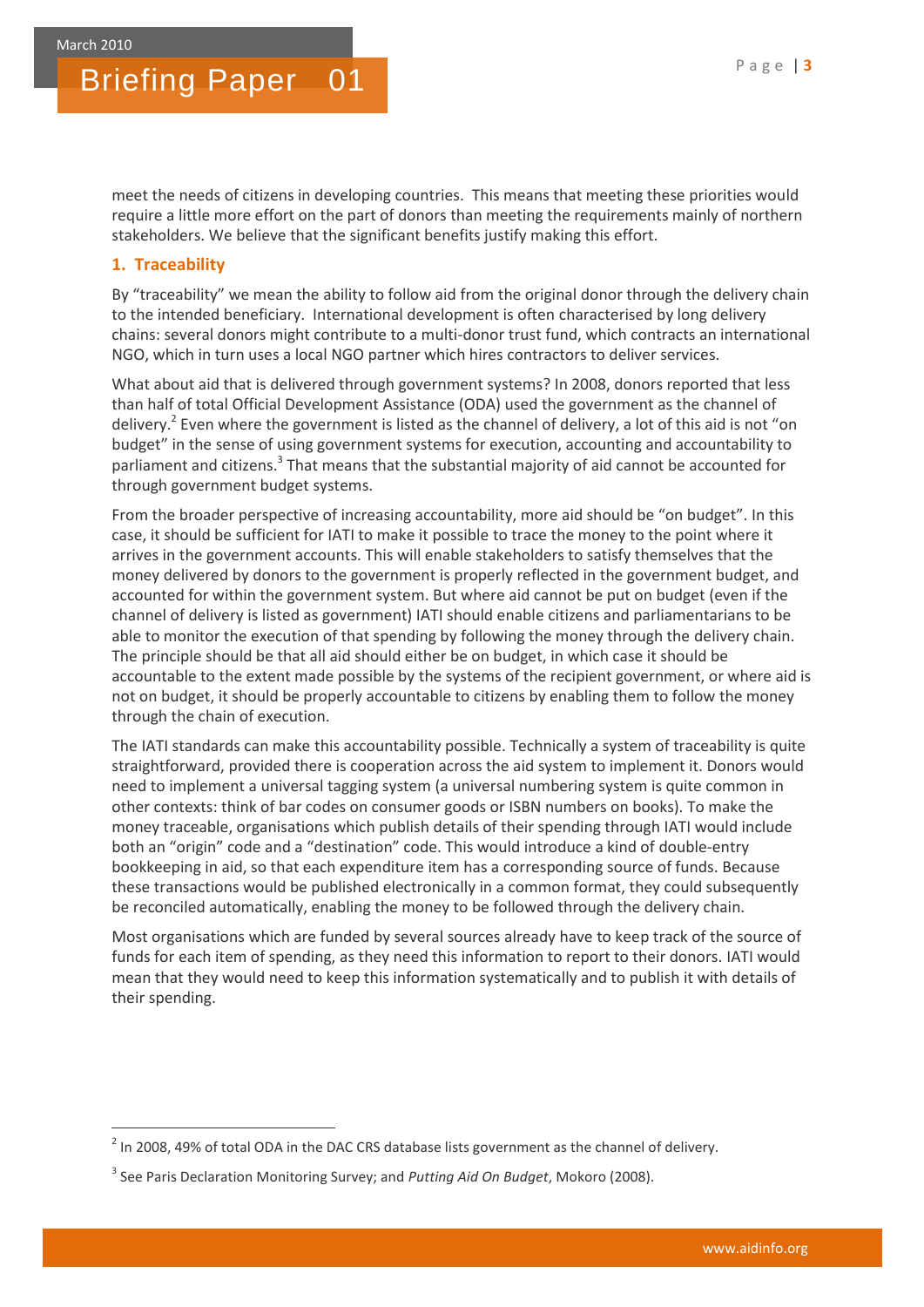#### **1.1 Advantages of traceability**

The advantages of traceability are:

- a. it enhances accountability of all of the organisations in the delivery chain  $-$  at the moment, transactions costs and overheads are not known, and it is not possible to find out if there is inefficiency, waste, or even corruption by the organisations that deliver aid;
- b. it allows donors to see where their resources are in the delivery chain. Currently donors rely on reports and submission of accounts to verify that their funding has been received and used as intended. Traceability through IATI would reduce the need for manual monitoring by donors, and reduce manual reporting by grantees;
- c. it is needed to avoid multiple reporting of aid at present, several organisations may publish details of their spending, and it is not possible to tell whether this is the same money passing from one to another (multiple reporting of the same money has been a big problem for some country aid management systems);
- d. it is needed to avoid multiple funding of the same activities for example, without traceability an executing agency can attribute the same activity to two separate donors;
- e. it enables taxpayers in donor countries to see where their money is going and how it has been used; it gives them confidence that it has not been lost to corruption or ended up in a Swiss bank account; Bill Gates has remarked: "if you can track the grants to the purchase of the commodity and the commodity getting delivered, then you can make quite sure the money's not being diverted."
- f. it enables everyone to know how much has been received by each government organisation in developing countries (in turn, enabling domestic budget accountability). There is no way to do that from current figures for aid outflows;
- g. it is essential to increase accountability to citizens and civil society in developing countries; it enables community organisations to track and report on whether the organisation at the end of the chain is delivering in their community, and report their experiences back to funders, helping to close the feedback loop;
- h. it can be used to monitor whether donors adhere to their promises traceability would provide a simple way to track aid committed for a particular initiative and prevent double counting;
- i. it would provide a clearer picture of how much aid actually arrives in developing countries, and where it goes, than is possible from the current statistics which measure only aid outflows from donors;
- j. As set out in the Accra Agenda for Action, aid effectiveness requires accountability to and ownership of not just donors and developing country governments but also citizens, parliamentarians and civil society in developing countries. This is their most important priority for aid transparency.

#### **1.2 Challenges and solutions for traceability**

The main challenges of traceability are:

a. it would require every organisation that implements the IATI standard to adopt a common, IATI-wide system of unique identifiers. *(This is technically simple but requires international cooperation to put it in place; precedents include consumer bar codes and ISBN numbers);*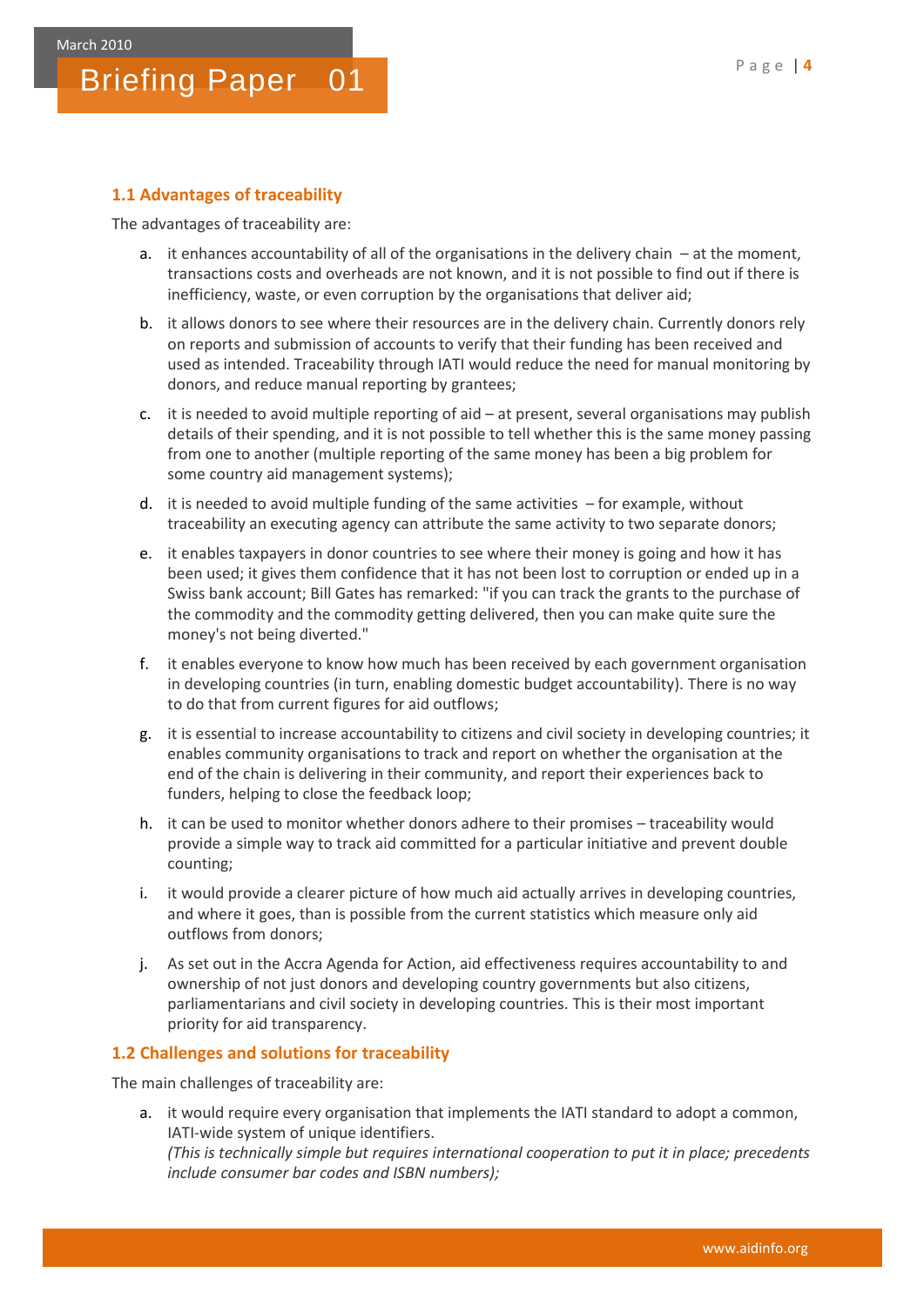- b. organisations would need to publish the origin, as well as destination, of the funds. *(Many aid agencies receive funds from a single fund, or a small number of sources. Organisations that receive funds from many sources normally already keep track of the source of the money for their spending, because they are required to report to different donors. These organisations will benefit from having a simple way to report this, and they and their funders will be able to move to automatic monitoring of grants and compliance);*
- c. reporting requirements would need to be passed on to implementing organisations, such as NGOs and contractors. *(Complying with IATI would become a condition of receiving a contract or securing a grant from an IATI-compliant organisation. The advantage of having an international standard like IATI is that these implementing agents, who are already having to report a lot of information to their funders in many different ways, would have a single international standard to comply with, instead of multiple reporting standards for different organisations);*
- d. Some small organisations, particularly community-based organisations in developing countries, might not have the capacity to record and publish this information. *(A simple principle is that where an organisation does not have capacity to publish data according to the IATI standard, the next organisation up the delivery chain – which has given the grant or let the contract – should do so on its behalf);*
- e. some organisations may have a strong vested interest in avoiding the transparency that traceability implies, since it entails public disclosure of overhead and administration costs, and exposes inefficiency and corruption. *(This is true: but it points to why traceability is important as a way to improve aid effectiveness.);*
- f. lots of aid goes to recipient governments *(At present, most aid does not go through the systems of recipient governments: less than half of aid uses government as a channel of delivery, and much of this is not executed through the budget. The principle should be that all aid is either on budget, in which case it should be traceable through IATI to the point at which it arrives into the government budget and then be accountable through the budget system, or it is not on budget in which case it should be fully traceable through IATI).*

### **2. Geographical information**

When aid money is spent by a donor, or an organisation acting on its behalf, on a good or service in an identifiable place, the IATI records for that spending could include a geographical reference in a standardised form. Examples of expenditure than can be geo-coded include the location of a bridge, road, school, well or clinic, the locations of schools whose teachers are paid salaries by donors, and the locations of towns and villages in which people receive safety net payments.

Our analysis of the DAC CRS database suggests that *at least* 25 percent of aid can be geo-coded, either because the CRS records already include sub-national geographic information or because the expenditure is for specific physical items which can be geographically identified, such as infrastructure spending.

There are existing international standards for describing the location of a point (for example, the latitude and longitude of a well) and the boundaries of an area (for example, the catchment area of a safety net programme) which can be adopted by IATI.

### **2.1 Advantages of geographical location coding**

The advantages of geo-coding are: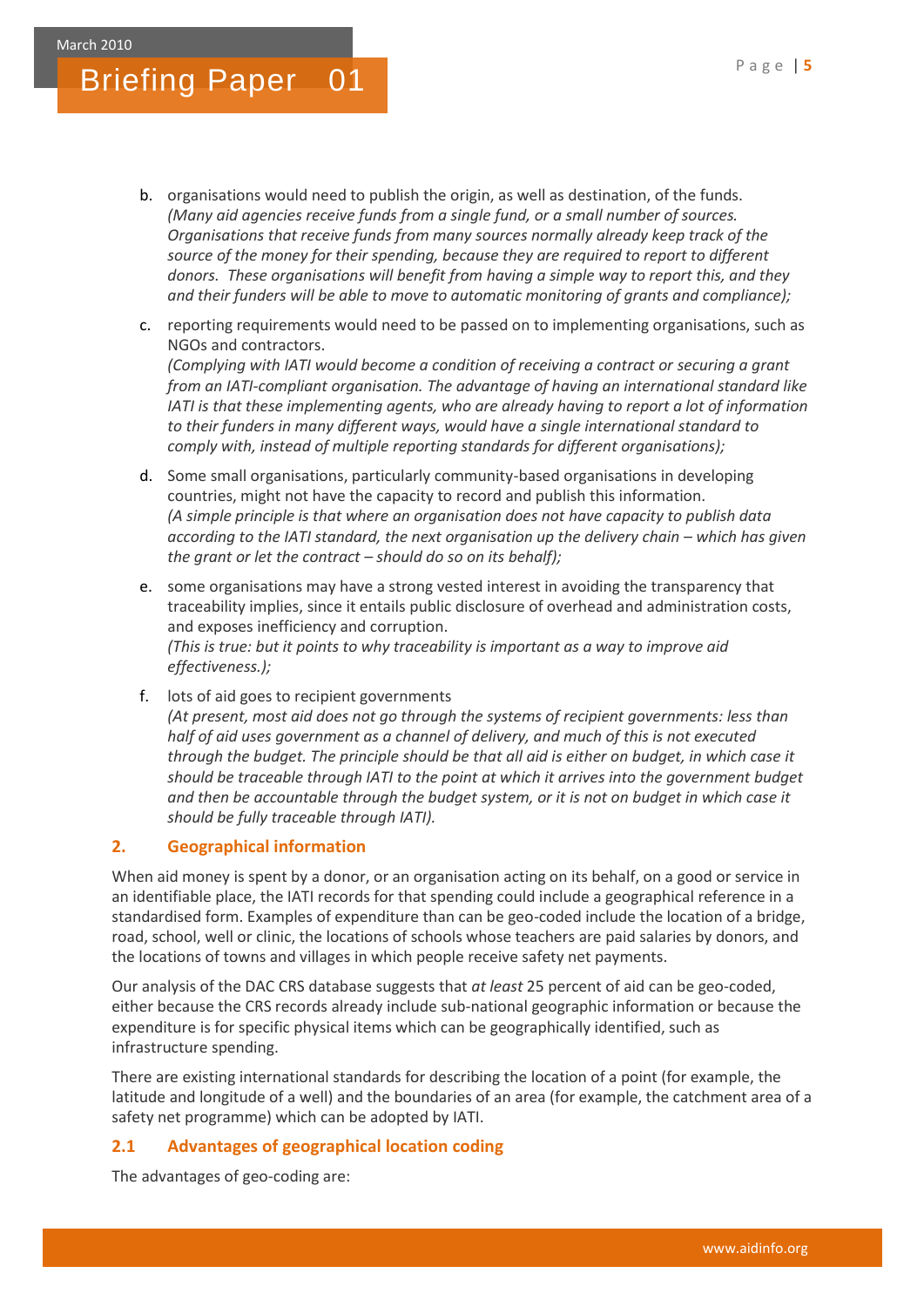- a. it enables communities to identify projects and programmes that are intended to serve them, and so enables them to increase accountability for those resources;
- b. some partner governments already ask for aid information to be disaggregated into geographic regions (for their own internal fiscal management) – so donors are already having to provide sub-national geographic information; it will be simpler for everyone if this is recorded and published in a standardized form as a matter of course;
- c. it provides an organising framework for coordination among donors to avoid duplication and increase synergies;
- d. it provides vital information for government, private sector and non-profit complementary investments (e.g. decisions about where to build a new clinic, or to invest in social marketing);
- e. it makes possible the use of new technologies such as plotting activities on Google Maps. For example, this might enable websites to be developed which enable users of services (eg clinics, roads, schools) to give feedback about them, or allow visitors to a town to see which services they helped to pay for through their donations.
- f. it enables a link to be made between public services and aid financing for example, if users provide feedback via SMS about which water points are not working, it would be possible to trace those water points back to the aid project which installed them;
- g. it enables more detailed analysis of aid impact (e.g. by comparing geographical data on disease prevalence with aid programmes); and this in turn leads to more effective aid programmes.

#### **2.2 Challenges of geographical location coding**

The main challenges of geo-coding are:

a. donors rarely implement projects themselves: they usually implement through other organisations.

*(in practice, the donor would make reporting of geographical details of activities part of the terms of the contract or grant to the implementing agency, as part of the reporting of progress);*

- b. some aid (e.g. sectoral support to government to pay for teachers' salaries) cannot be attributed to a particular physical location. *(these types of expenditure would be excluded from the requirement to geo-code);*
- c. donors do not for the most part collect geographical information in their own systems at present, so they would have to adapt their management information systems and procedures to collect and record more information than now. *(some donors have begun to collect this information, though often it is held in text format rather than in a structured form which enable it to be used easily. Donors will eventually need to respond to requests for more detailed geographic information to be collected and published, especially as electronic mapping applications are more widely used, so it will be helpful to them to agree a common international format and definition for this information from the outset).*

### **3. Transaction level data**

To enable effective monitoring of the execution of aid programmes the IATI standard should entail the publication of details of the amounts, dates and payees of each transaction above a *de minimis* threshold, as well as summary figures.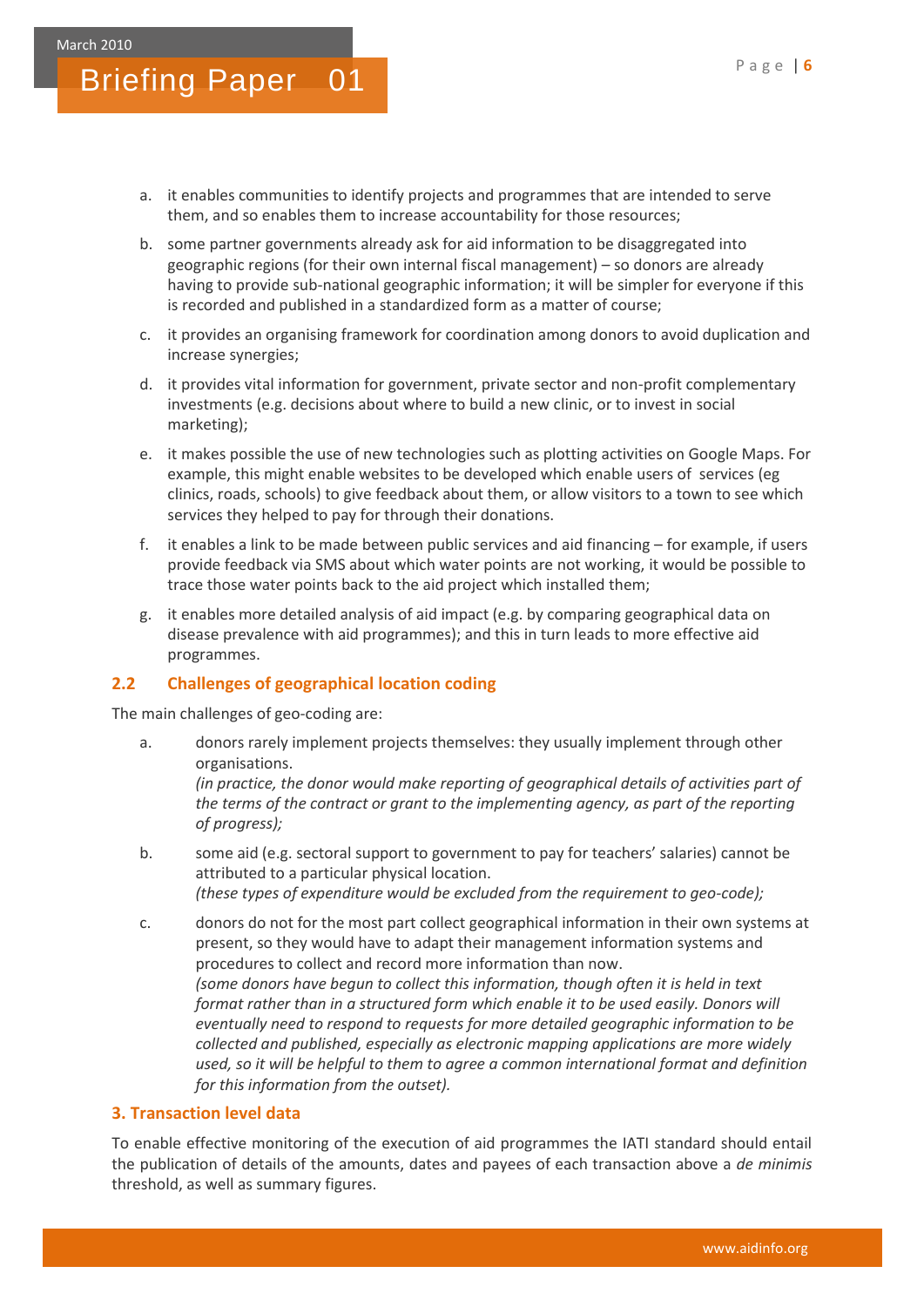A recent example from the UK highlights the importance of transaction-level data: the publication of the expenses claimed by Members of Parliament. The House of Commons authorities had wanted to publish only totals in categories (accommodation, entertaining, etc). But they were required under Freedom of Information legislation to publish the details of the transactions themselves, and it was these details that showed that MPs had abused the system (for example, by switching the home on which they were claiming allowances). While MPs themselves may have preferred that the embarrassing details had remained private, nobody in the UK now argues that the information should not have been made public, that it was too much information to be useful, nor that it has been abused or misrepresented. As a result of the publication of these transaction details, new rules and systems are being put in place for MPs expenses: and this would not have happened if the summary totals alone had been publicly available. There is a widespread consensus now that if the details of this spending had been publicly available all along, MPs would have exercised better judgment about their claims, and the authorities would have been more careful to apply sensible rules.

These kinds of details are also important for ensuring that development assistance is well spent. For example, in March 2010 the report of the United Nations Somalia Monitoring Group found that as much as half the food aid sent to Somalia is diverted from the intended beneficiaries to a web of corrupt contractors, Islamist militants and local United Nations staff members. This report was compiled on the basis of internal information about the contracts. If the details of each contract and each transaction had been publicly available from the outset, it would not have been possible for these abuses to have taken place: transparency would pre-empt a good deal of this kind of abuse. The publication of broad summary totals for each project does not provide sufficient information to enable this kind of accountability or to prevent abuse.

#### **3.1 Advantages of transaction level data**

The advantages of transaction level data are:

- a. the details matter for example, Central Banks need details for foreign currency and liquidity management; finance ministries need it to manage cash flows;
- b. publication of the individual transactions greatly reduces the scope for corruption;
- c. transaction data are needed to compare commitments and disbursements, which is a recurring theme of user needs;
- d. donors all have this information in their accounting system already so they are not being asked to collect anything new;
- e. in the case of official aid agencies, in many jurisdictions taxpayers are already entitled to ask for this information (e.g. under Freedom of Information legislation); by providing it proactively, aid agencies may be able to avoid the administrative costs of supplying the information manually in many ways in response to *ad hoc* requests;
- f. this information will help to increase the accountability and effectiveness of implementing partners.

#### **3.2 Challenges of transaction level data**

The challenges of reporting transaction level data are:

a. there may be some transactions that should be private for reasons of commercial confidentiality, protection of personal information, or security;